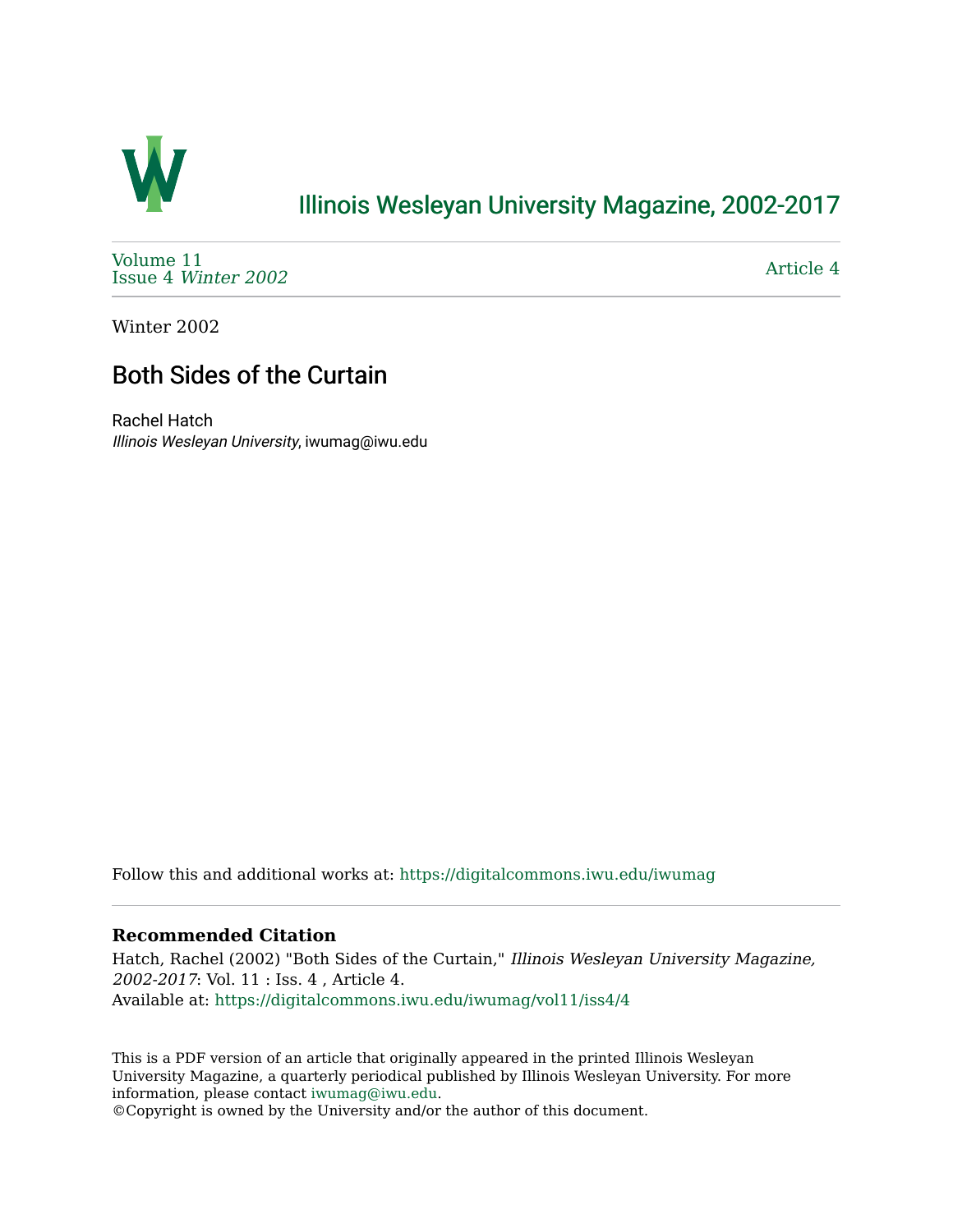### **Both Sides of the Curtain**

**Learning stagecraft in a liberal arts setting has distinct advantages, say School of Theatre Arts alumni.** 

#### **By Rachel Hatch**

In a survey of IWU theatre arts alumni distributed and compiled by Dennis Brown specifically for the summer reunion, Sandra Tappan Tignor '68 wrote that her current job as a retail buyer for hospital gift shops in the Phoenix area relates in surprising ways to her theatre training. "It's all in the presentation," she wrote. "Gift shops are just another kind of stage. You've got to make the audience want to stay awhile, then leave feeling they've benefited in some way. I focus on the visual, and on how to clarify the theme of the merchandise as if each group is a one-act play."

The diversity of theatre arts study prepares students for many challenges, says Donna Griessmer Catlett '67, who went from professional theatre to theatre administration to becoming the assistant to the mayor of Des Plaines. "I have one word for you: improvisation," said Catlett with a laugh. "You never know what the person on the phone or



Newly retired Theatre Arts professors Jared Brown and John Ficca (above) on the McPherson stage that has been a springboard for alumni careers, onstage and off. *(Marc Featherly)*

walking into your office is going to say." Catlett appeared in a reunion seminar on applying theatre to the real world.

"Anyone who needs to appear advantageously before the public will benefit from theatre training," agreed Jared Brown. Public speaking is key not just to actors, but almost every profession. Marla Greenspan '83 is a certified AIDS educator who says her acting experience helps her reach a diverse audience. "When you talk to a group and you don't really know your audience, acting really comes in handy."

Even if they pursue other professions, most of IWU's theatre alumni never really abandon their passion for stagecraft. "People are constantly apologizing as though it were a betrayal that they didn't stay in professional theatre," laughed Ficca. "But I know their dedication to the theatre is still there in recreation or avocation."

That lifelong love of theatre may be the most common bond, and greatest gift, that IWU's theatre majors have received across several generations of students. It doesn't matter where students start, said Illinois Wesleyan graduate, theatre professor, and legend E. Melba Johnson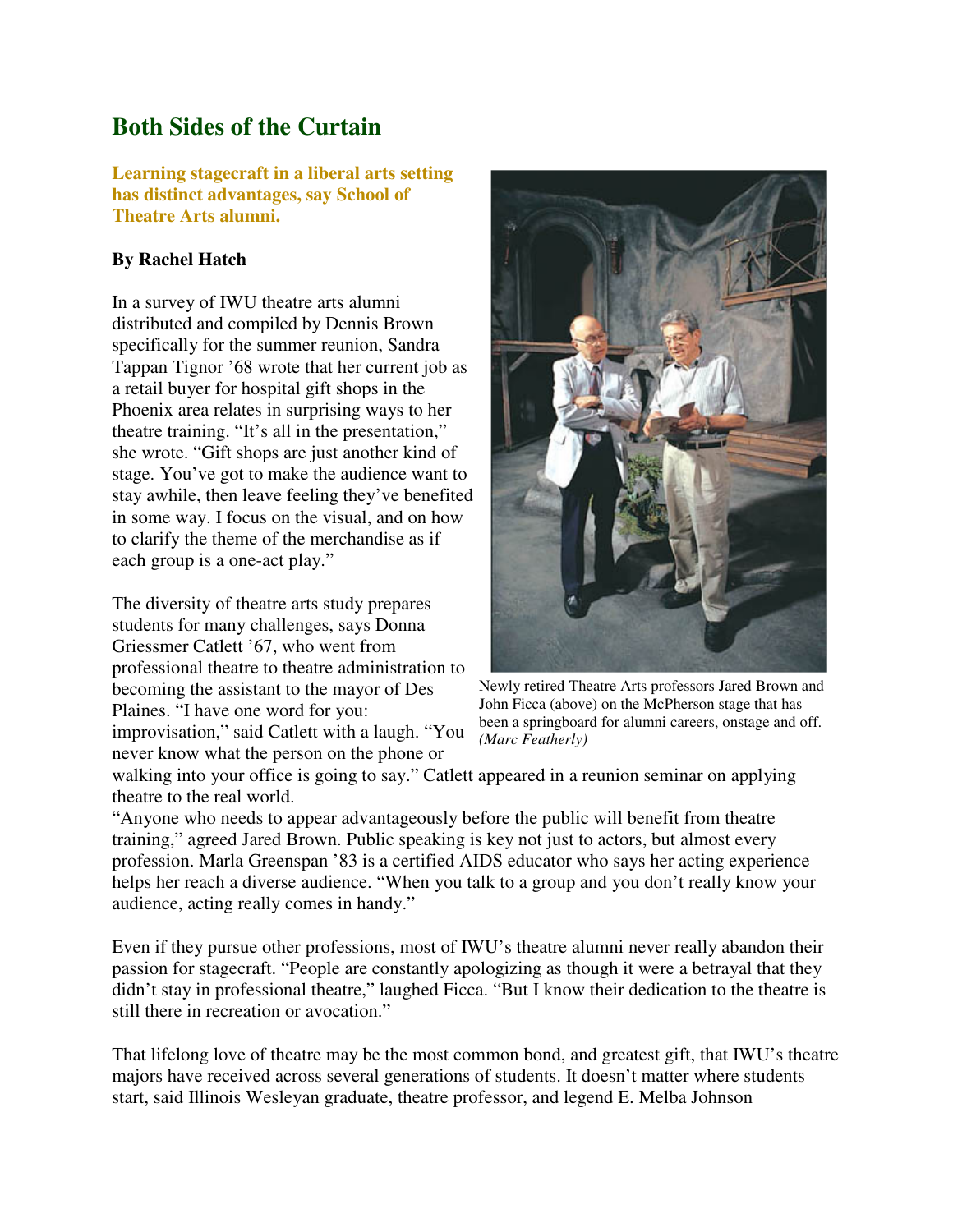Kirkpatrick '32, for whom the Illinois Wesleyan Lab Theatre is named. All of her students ended up with positive experiences in theatre that helped develop their lives. "We didn't have a drama school back then," Kirkpatrick recalled. "Music majors, English majors, business majors—they all were in plays and working their hearts out. I think it gave them the necessary foundation to do what they wanted to do in life."

The joy of doing what you love was a message conveyed many times during August's School of Theatre Arts reunion, and one that was not lost on current students who attended the two-day event. "The alumni offer us so much," said Sarah Jensen, a theatre arts sophomore at Illinois Wesleyan. "Just seeing how people are making it helps. I'm so glad I'm going to school here."

The diversity of theatre arts study prepares students for many challenges, says Donna Griessmer Catlett '67, who went from professional theatre to theatre administration to becoming the assistant to the mayor of Des Plaines. "I have one word for you: improvisation," said Catlett with a laugh. "You never know what the person on the phone or walking into your office is going to say." Catlett appeared in a reunion seminar on applying theatre to the real world.

"Anyone who needs to appear advantageously before the public will benefit from theatre training," agreed Jared Brown. Public speaking is key not just to actors, but almost every profession. Marla Greenspan '83 is a certified AIDS educator who says her acting experience helps her reach a diverse audience. "When you talk to a group and you don't really know your audience, acting really comes in handy."

Even if they pursue other professions, most of IWU's theatre alumni never really abandon their passion for stagecraft. "People are constantly apologizing as though it were a betrayal that they didn't stay in professional theatre," laughed Ficca. "But I know their dedication to the theatre is still there in recreation or avocation."

That lifelong love of theatre may be the most common bond, and greatest gift, that IWU's theatre majors have received across several generations of students. It doesn't matter where students start, said Illinois Wesleyan graduate, theatre professor, and legend E. Melba Johnson Kirkpatrick '32, for whom the Illinois Wesleyan Lab Theatre is named. All of her students ended up with positive experiences in theatre that helped develop their lives. "We didn't have a drama school back then," Kirkpatrick recalled. "Music majors, English majors, business majors—they all were in plays and working their hearts out. I think it gave them the necessary foundation to do what they wanted to do in life."

The joy of doing what you love was a message conveyed many times during August's School of Theatre Arts reunion, and one that was not lost on current students who attended the two-day event. "The alumni offer us so much," said Sarah Jensen, a theatre arts sophomore at Illinois Wesleyan. "Just seeing how people are making it helps. I'm so glad I'm going to school here."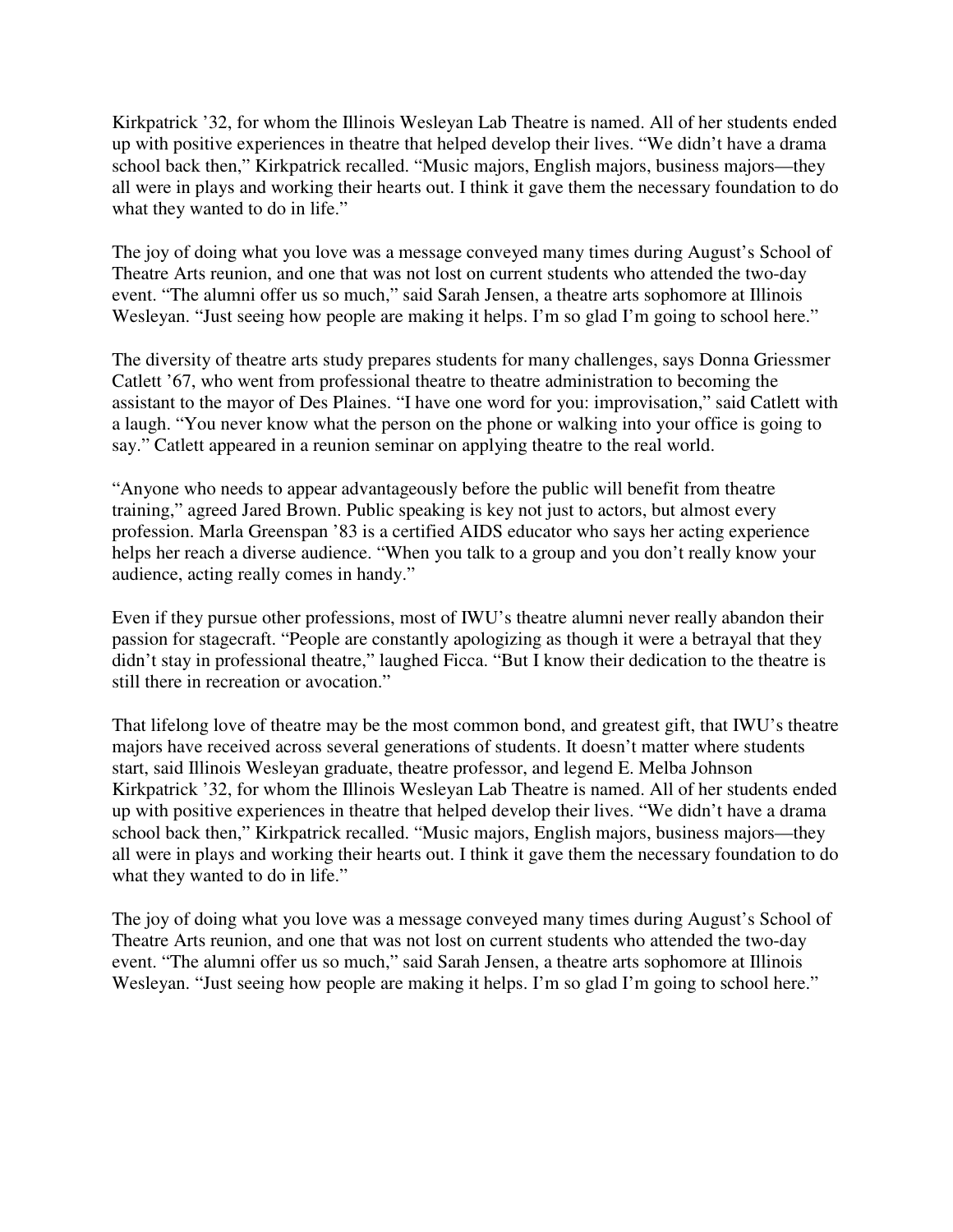

James Sutorius '67 (shown above from a 1960s IWU production of Hamlet) was among the accomplished actors who attended last summer's reunion.

A nervous hand signs a registration form and pulls on a nametag. Looking through the crowd, a glimmer of recognition shines in the eyes. An old familiar name is spoken in question, usually followed by a hug, laughter, and talking of memories, many memories.

Almost 200 Illinois Wesleyan alumni gathered to share memories and honor two beloved professors at the School of Theatre Arts Reunion held on campus this past August. Everyone on hand, from 1932 alumni to current students, came to attend seminars, performances and readings celebrating the talent of theatre arts graduates and the tireless work of retiring professors John Ficca and Jared Brown. Many of those attending including actors, teachers, lawyers, and business owners—spoke of the benefits they received as theatre-arts majors studying in the setting of a small, liberal arts campus.

"What you got here was encouragement," said Dennis Brown '67, a screenwriter who now teaches at Webster University in St. Louis. "If you couldn't make it with the kind of encouragement you found here, you knew in your heart you shouldn't go on [in theatre]."

The idea of "breaking into show business" usually conjures up images of struggling actors waiting tables, not attending universities. Yet

the theatre arts graduates who spoke to IWU Magazine at the reunion, and afterwards, agreed that getting a liberal arts degree not only prepared them for the professional world, but also acted as a guide to help find their individual paths.

"These four years are to take you on the journey to let you know if you want to do this for a living or not," said stage and television actor James Sutorius '67. "After my four years, my passion was all that deeper. It was what I wanted to do."

Ficca, who helped build the theatre arts school into a premier program, laments actors who will see acting only as a tool. "The best actors are the ones who are the best educated," said Ficca, who taught at IWU for 46 years before retiring this past spring. "Our program is two-thirds acting and one-third liberal arts. If I ruled the kingdom, it would be a 50-50 split."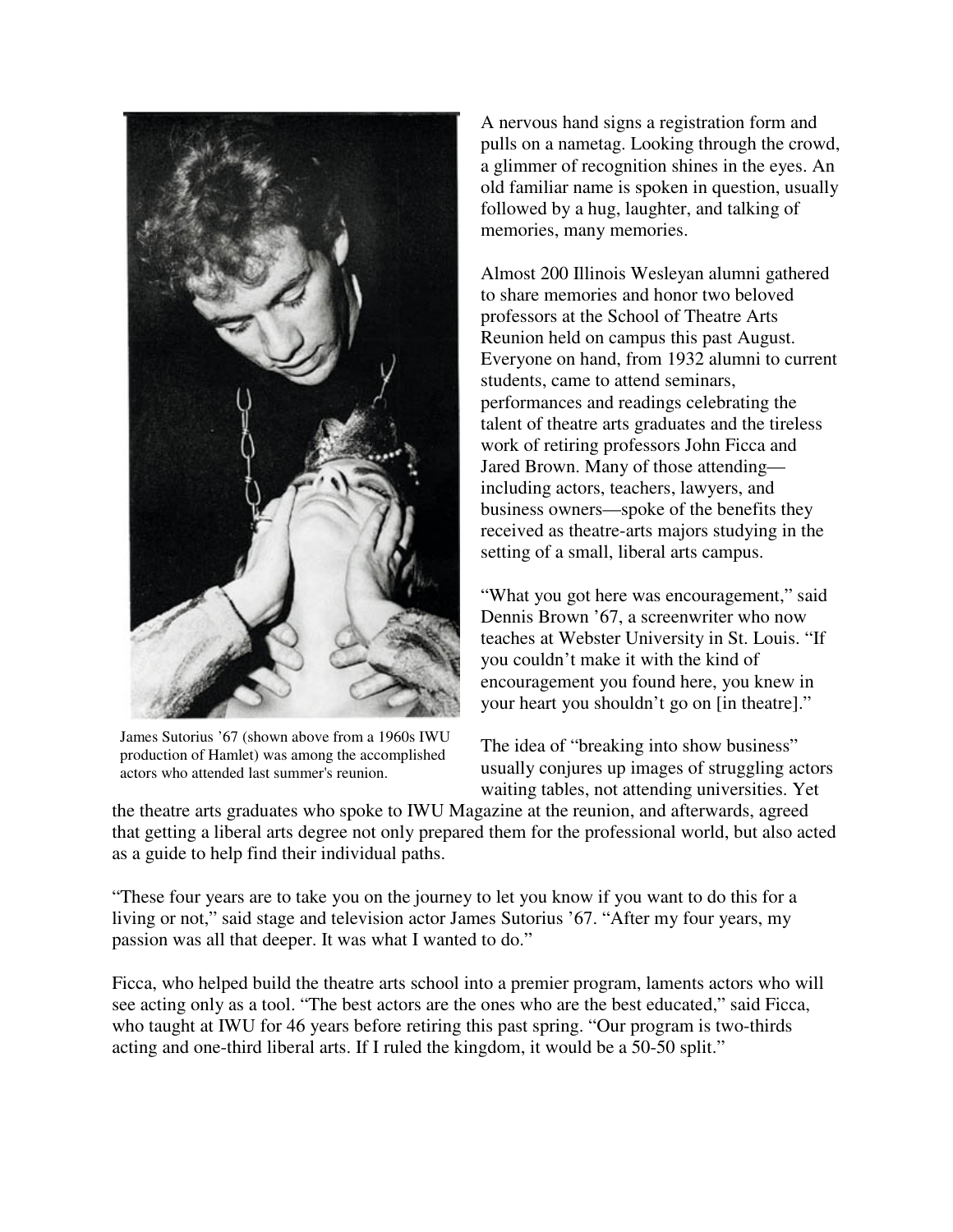Elizabeth Auman '91 believes her liberal arts degree helped her beyond the realm of acting. "Here you are encouraged to explore your boundaries inside and outside theatre," she said. That approach has come in handy for Auman, who works behind the scenes of the theatre world as the general manager of the Victory Gardens Theatre in Chicago. "Being a theatre major," she said, "I certainly wasn't trained in accounting or human resources"—skills that are demanded in her current job. But having a liberal arts background helped her adapt to those demands. "The biggest thing I learned at Illinois Wesleyan was how to work and figure out things I didn't know," she said.

Theatre arts professionals who trained at conservatories or acting schools may find work faster than IWU's theatre arts grads. But in the long run, said Nic Dimond '93, it's what makes you a better artist that counts. "Sure, conservatory will put you on the faster track," said Dimond, who was directing a production of Julius Caesar this fall for Chicago's Strawdog Theatre that featured several IWU alumni. "But getting yourself educated—there's nothing more important. Being a director, being an artist, is about having as much different information about as many different parts of life as possible."

Jared Brown—former chair of IWU's School of Theatre Arts, who also retired this past spring concurred that the art of theatre requires more than learning technique alone. "Everyone worth his salt wants to become a theatre artist, not just a technician," said Brown. That even holds true for more technical areas like sound and lighting design. "A designer cannot meaningfully light a set without understanding the fundamental way in which people are affected by light and darkness," said Brown, "which is an essential psychological question."

That's not to say that IWU's theatre arts majors don't have an abundance of practical stage experience by the time they graduate. Taking to the stage wherever and whenever one can is what develops an actor, said William Duell '49. One of the first Illinois Wesleyan graduates to obtain a B.A. in acting, Duell has won major Broadway and motion-picture roles during his distinguished, 50-year career. "Here you get experience," said Duell, who made his first visit back to campus since his graduation to participate in the weekend's seminars. "If you just go to New York without the experience in the basic groundwork—complete with costume design, stage management and acting—it's tough," he said.

While conservatories can provide that kind of experience, their focus is different, according to Elizabeth Laidlaw '93, a successful stage actress who attended conservatory training before transferring to IWU. After a rattling audition with Jared Brown, she realized that Illinois Wesleyan concentrated less on the technique of acting than on its artistry. "I felt this was a serious place. It was an institution of scholarship and education," said Laidlaw. Playwright Sharmon Hilfinger '72 also transferred from Carnegie–Mellon's conservatory-style setting to Illinois Wesleyan for much the same reason. "At the conservatory it was all 'drama, drama, drama,' which was great fun, but a really narrow focus. Here it was much more nourishing, a really beautiful education."

That doesn't mean that IWU theatre professors are "softer" on their students than their conservatory counterparts. Constructive, and sometimes brutally honest, faculty criticism played a major part in many graduates' decision to stay in the theatre. "You knew if you could make it